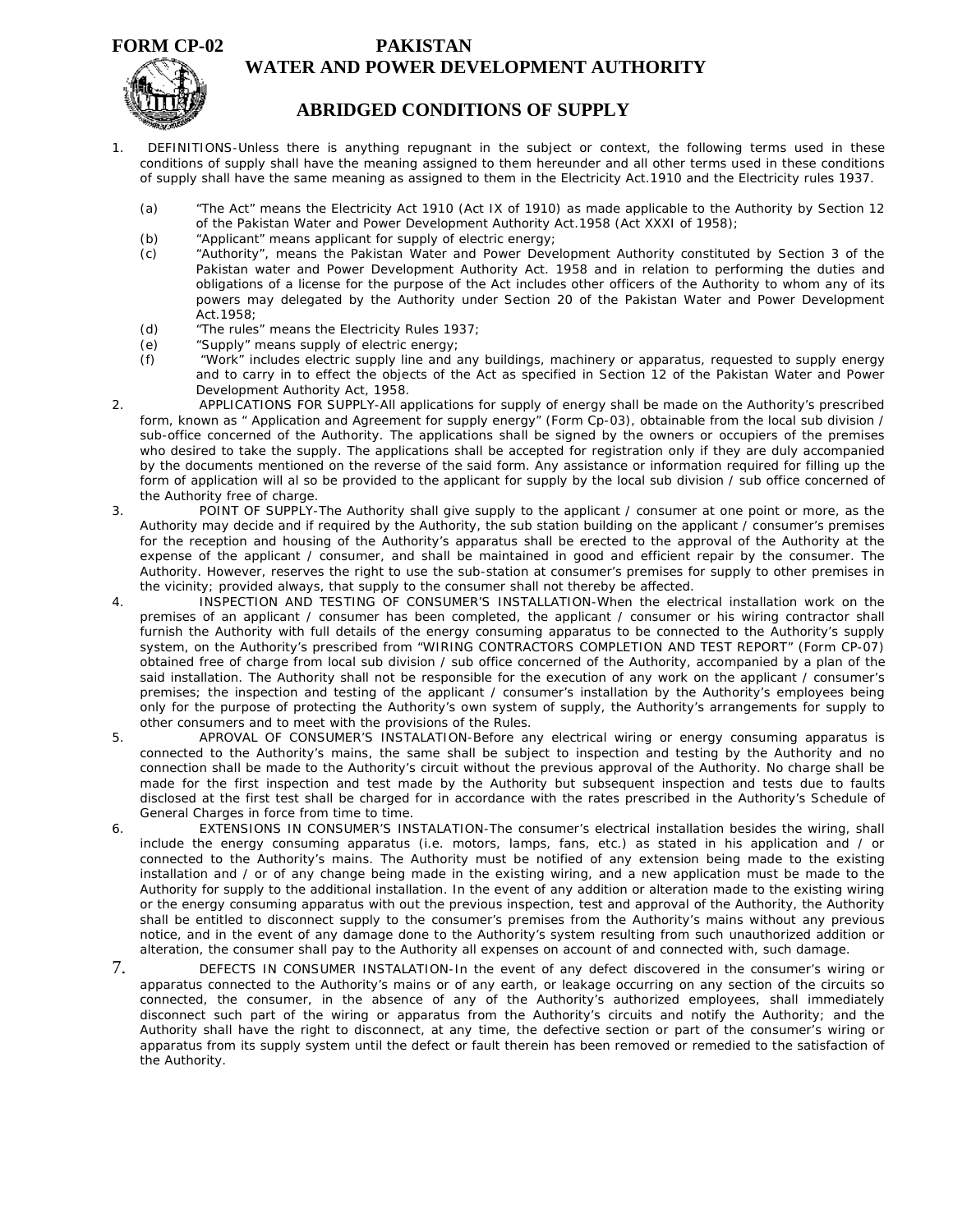- 8. SERVICE CONNECTIONS-Service lines shall be laid by the Authority either directly from the grid station or from any of the Authority's distribution mains, as the Authority may decide and the consumer shall pay on demand, the entire cost of service line, service equipment, transformer and other sub-station equipment in lump sum. Notwithstanding that the cost of a part of the service line may have been paid for by the consumer, the whole of the service line, together with any wires, meters and other apparatus belonging to the Authority and installed on the consumer's premises shall be, remain the property of the Authority who shall also have the right to use it for the supply of energy to any other consumers.
- 9. METERS, MAXIMUM DEMAND INDICATORS OR OTHER MEASURING APPARATUS-(a) In the absence of an agreement to the contrary, the amount of energy supplied to a consumer shall be ascertained by means of a "correct" meter, maximum demand indicator or other measuring apparatus. A kilowatt-hour meter shall be deemed to be "correct" if it registers the amount of energy supplied in kilowatt-hours within the permissible limit of error (i.e. 21/2 per cent plus or minus) and a maximum demand indicator or other measuring apparatus shall be deemed to be "correct" if it registers the amount of energy supplied in kilowatt within the permissible limit of error( i.e. 3 percent plus or minus).

(b) The Authority shall, if required by the consumer, cause the consumer to be supplied with a meter, maximum demand indicator or other measuring apparatus referred to in sub-clause (a), either on payment by the consumer of price thereof, or on monthly hire basis in accordance with the rates prescribed in the Authority's schedule of accordance with the scale prescribed in the Authority's Schedule of Security Deposits in force from time to time.

(c) Where a consumer provides his own meter, maximum demand indicator or other measuring apparatus, hereinafter called the "metering equipment" or elects to purchase the same from the Authority, the consumer shall keep such metering equipment correct, and in default of his doing so, the Authority may, after giving the consumer seven days notice, for so long as the default continues, cease to supply energy through the said metering equipment.

(d) Where a consumer elects to obtain metering equipment from the Authority on monthly hire basis as aforesaid, the Authority shall maintain and keep such metering equipment correct, and in default of its doing so the consumer shall for so long as the default continues, cease to be liable to pay for the hire of the said metering equipment but not the charges connected load, load factor and power factor of his load.

 (e) The metering equipment, whether belonging to the Authority or the consumer shall be installed on the consumer's premises by the Authority at each point of supply at such place, and in such position, as the Authority may decide. The consumer shall not connect such metering equipment with the Authority's electric supply line nor disconnect the same from any such electric supply line without the previous written consent of the Authority. The Authority shall, however, reserve the right, at any time, to change the points of supply and the place or position from time to time. In addition, the Authority may provide one or more seals, locking hoove or device to each metering equipment, as the Authority may decide, and the consumer shall not have the right to seal or unseal the metering equipment nor to change the place or position thereof.

 (f) Should the consumer, at any time, require the metering equipment on his premises to be shifted to any other place or position within the same premises, he shall be given not less then seven day's notice to that effect to the Authority specifying the reasons for making such request. Should, on receiving the notice and inspection of the premises, the Authority considers the consumer's request as based on genuine grounds, the Authority may comply with such notice, subject to the consumer's paying the charges prescribed in the Authority's Schedule of General Charges in force from time on time.

 (g) Should the consumer, at any time, doubt the accuracy of the metering equipment on his premises (taken on hire from the Authority), he may, upon giving seven day's notice in writing to the Authority and paying to the Authority on demand the meter testing fee prescribed in the Authority's Schedule of General Charges in force from time to time, cause a test of the impugned metering equipment to be made by the Authority. Should on receiving the notice an don inspection of the impugned metering equipment, the Authority finds the impugned metering equipment to be untampered, safe and intact with all its accessories and seals, the Authority may, after informing the consumer, install another duly calibrated and tested metering equipment (check metering equipment) in series with the impugned metering equipment to determine the difference in consumption or maximum demand recorded by the check metering equipment and that recorded by the impugned metering equipment during a fixed period. If on such comparative test being made, the impugned metering equipment should prove to be not correct, the impugned metering equipment shall be removed from the premises, and the Authority shall refund the meter testing fee and adjust the consumer's account preceding the date of installation of check metering equipment and future billing shall be done on the basis of the readings recorded by the check metering equipment. For the purpose of adjustment of consumer's account the whole error detected in the impugned metering equipment (and not only the difference beyond the permissible limit of error) shall be taken into account.

 (h) Should the Authority, at any time, doubt the accuracy of any metering equipment on a consumer's premises, the Authority may, after informing the consumer, install another duly calibrated and tested metering equipment (check metering equipment) in series with the impugned metering equipment and that recorded by the impugned metering equipment during a fixed period. If on such comparative test being made, the impugned metering equipment should prove to be not correct, the impugned metering equipment shall be removed from the premises, and the Authority shall, in the absence of any interference or alteration in the mechanism of the impugned metering equipment being detected by the Authority, adjust the consumer's account preceding the date of installation of check metering equipment, and future billing shall be done on the basis of the readings recorded by the check metering equipment. For the purpose of adjustment of consumer's account, the whole error detected in the impugned metering equipment (and not only the difference beyond the permissible limit of error) shall be taken into account.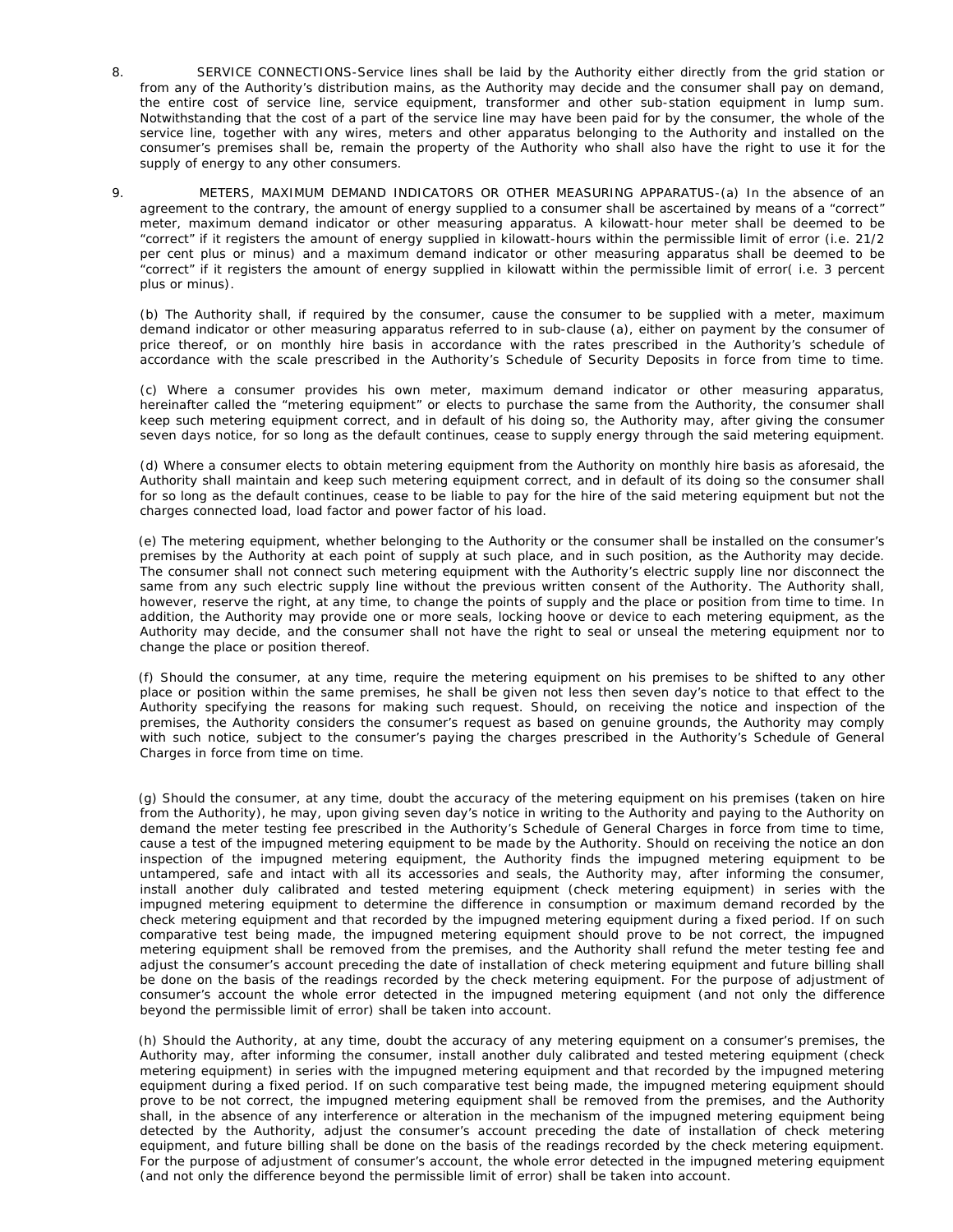(i) Where it is not possible for the Authority to install check metering equipment of appropriate capacity (due to non availability of such equipment or other wise), in series with the impugned metering equipment, to check the accuracy of the impugned metering equipment as described in sub-clauses (g) and (h), the Authority shall, after informing the consumer, test the accuracy of the impugned metering equipment at site by means of Rotary sub-standard. If on such test being made, the impugned metering equipment should prove to be not correct, the impugned metering equipment shall be removed from the premises, and the Authority shall, after determining the extent of error in the impugned metering equipment as aforesaid, adjust the consumer's account preceding the date of test, and, until such time as a new and correct metering equipment is installed by the Authority at consumer's premises the supply given to the consumer shall be determined by the Authority on the basis of consumer's connected load, load factor and power factor of his load.

(j) Where any consumer gives a seven days notice in writing to the Authority of his intention to have the accuracy of the Authority's metering equipment installed at his premises checked by an Electric Inspector, the Authority shall not remove or take off the impugned metering equipment from the consumer's premises until the Electric inspector has conducted a test of the impugned metering equipment at site, in the presence of Authority's authorized employees, by means of a Rotary sub-standard and has given the result of his test, declaring such metering equipment to be not correct.

(k) The period of inaccuracy of any impugned metering equipment shall be determined by the Authority, keeping in view the consumption recorded by the impugned metering equipment and the average monthly consumption of the consumer based on consumer's connected load, load factor and power factor of his load. Except in the case of injured, damaged or tampered with metering equipment, the consumer shall have the right under section 26, read with section 24 of the Act, to make an appeal against any such action of the Authority, to the Electric inspector concerned after completing the formalities provided therein.

- 10. RECTIFICATION OF FAULTS IN AUTHORITY'S SYSTEM RESULTING IN FAILURE OF SUPPLY Should the Authority supply to any consumer fail at any time due to any cause other than blowing off consumer's own fuses, the consumer shall immediately contact, or communicate with, the local complaint office of the Authority(which office remains open round the clock) in order that the cause of failure of supply could be ascertained and the fault, if any, detected in the Authority's supply system, rectified without any delay
- 11. RESTRICTION OF USE OF ENERGY, SHEDDING OF LOAD AND SHUT DOWN OF POWER- The Authority may, at any time, on account of emergency, shortage of power or accidental break-down of electric supply lines of work-
	- (a) Impose restrictions on the use of energy by a consumer
	- (b) Require a consumer to shed his load.
	- (c) Cause shut down of power in an area of supply without accepting liability of any compensation to affected consumers.
- 12. LIABILITY OF THE CONSUMER FOR DAMAGE TO THE AUTHORITY'S APPARATUS The consumer shall be solely responsible for, and shall pay for any loss of, or damage to, any electric supply lines, main fuses, meters and /or other apparatus belonging to the Authority on the consumer's premises, whether caused whether arising out of fire, theft or any other cause beyond the control of the Authority, always excepting reasonable wear and tear and loss or damages arising out of defects in the aforesaid electric supply lines, main fuses, meters and/or other apparatus belonging to the Authority on the consumer's premises.

Provided that, notwithstanding anything contained in this clause and without prejudice to any prosecution under Rule 122 of the Rules, the liability of the consumer for the cost of resealing any metering equipment or other apparatus belonging to the Authority on the consumer's premises shall be as prescribed in the Authority's Schedule of General Charges in force from time to time.

- 13. PREJDICAL USE OF SUPPLY (a) The consumer shall keep connected to the Authority's supply system any apparatus, which the Authority may deem to be likely to interfere with, or affect injuriously, the Authority's supply to other consumers.
	- (b) The consumer shall not, except to the extent herein prescribed, keep unbalanced the loading on three phases of the supply taken by him from the Authority, the maximum permissible difference in current between any two phases being 5 percent.
	- (c) The consumer shall not, if so required by the Authority, use or continue to use the energy supplied to him by the Authority without installing capacitors on his electric motors excepting single phase motors for domestic use.
- 14. DISCONTINUANCE OF SUPPLY Without prejudice to the rights of Authority to take such other action against consumer as provided by the Act or the Rules, and subject to conditions and restrictions, if any, imposed by the Act or the Rules, the Authority shall be entitled to disconnect supply without notice to the owner or occupier of any premises to which the supply is made, and, for that purpose, to take off or remove any electric supply line, metering equipment or other apparatus from the premises, if the Authority has reasons to believe that such owner or occupier of the premises has –

(a) Secured the electric connection by fraudulent means, or

- (b) Adopted any appliance, or has used the energy supplied to him by the Authority for any purpose or has dealt with it in any manner, so as unduly or improperly to interfere with the safety or efficient working of the electric supply line or works of the Authority or with the efficient supply of energy the Authority to any other persons or
- (c) Used the energy supplied to him by the Authority under one method of charging in a manner for which a higher method of charging is in force or
- (d) Broken tempered with or counterfeited the Authority's seals, casing or covering, affixed or placed by the Authority to detect any meter maximum demand indicator or other measuring apparatus referred to in Section 26 of, the Act, or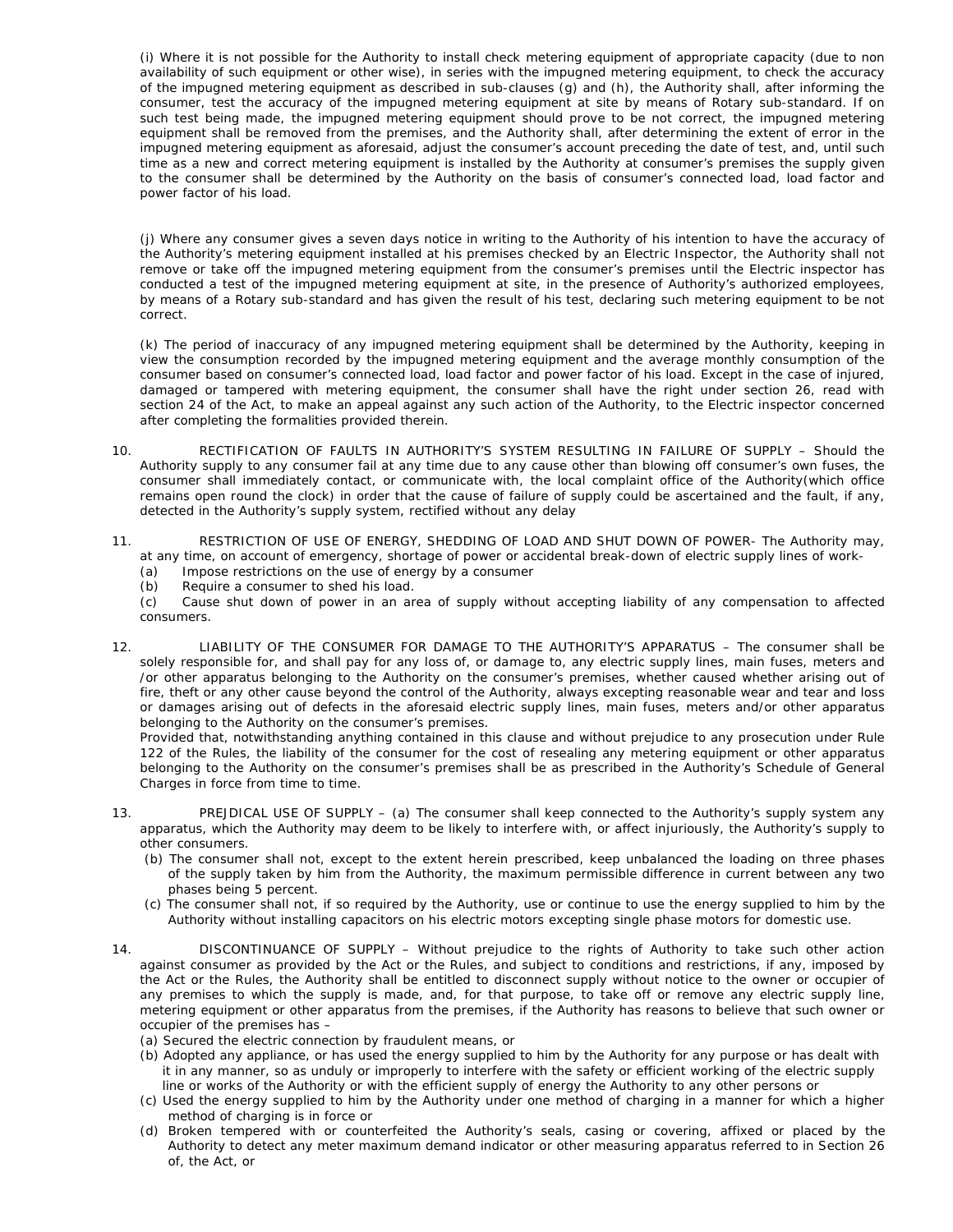- (e) Altered the index of any meter, maximum demand indicator or other apparatus referred to in Section 26 Act: or
- (f) Prevented any meter, maximum demand indicator of other apparatus, referred to in Section 26 of the Act from duly registering the amount of energy supplied or the electrical quantity contained in the supply; or
- (g) Prevented the supply, consumption or use of energy from being duly registered by any meter, maximum demand indicator or other apparatus referred to in Section 26 of the Act; or
- (h) Made any additions or alterations in his energy consuming apparatus without notifying the same to the Authority with a view to their being examined, tested, accounted or charged the Authority, before being put into user or
- (i) Knowingly and willfully failed to comply with any provision of the Actor the Rules or of these conditions of supply or of the terms of any agreement with the Authority or
- (j) Knowingly and willfully failed to comply with any provision of the Act or the Rules or of the Rules or of these conditions of supply or of the terms of any agreement with the Authority, or
- (k) Failed to pay any amount assessed against him by the Authority, before the expiration of seven days notice to disconnect supply served upon him by Authority under Section 24 of the Act; or
- (l) Assigned, without the written consent of the Authority any of the benefits of the agreement of supply with the Authority to any other person; or
- (m) Declared him insolvent or has been declared as such by a competent Authority in the event of his voluntary or compulsory liquidation or otherwise.
- 15. DISCONNECTION OF SUPPLY AT CONSUMER'S REQUEST- In the event of a consumer making request for discontinuance of supply of his premises, whether permanently or temporarily, the Authority may require the consumer to intimate to the Authority the specific reasons for making such a request, and the Authority shall not be bound to comply with any such request until the Authority is satisfied that the request has been made by the consumer on legitimate grounds and not merely to evade payment to the Authority of any fixed/minimum monthly charge in respect of reservation of supply or any other sum due to the Authority for the period of such discontinuance of supply. And in the event of consumer's request being accepted by the Authority, the consumer shall be, and remain, responsible for all the charges in respect of the energy consumed upon the said premises in accordance with the Authority's schedule of services and general charges in force from time to time, till the date of expiry of the period of reservation of supply, irrespective of the fact that the actual date of discontinuation of supply falls before that date.
- 16. FAILURE OF SUPPLY- The Authority shall not be liable for any claims for loss, damage or compensation, weather, arising out of failure of supply when such failure is due, either directly or indirectly, to war, mutiny, civil commotion, riots, strikes, lockout, fire, flood, tempest, lighting, earthquake or other force accident or cause beyond the control of the Authority.
- 17. CHANGE OF CONSUMER- When nay person occupies in any premises previously occupied by a consumer and desire to supplied with energy, he shall first clear all the arrears of electricity dues outstanding against the premises and latter, as if he were an original applicant, enter into an agreement with the Authority and shall, if so required, furnish security to the Authority as prescribe in clause 18 of these conditions of supply, and his installation shall be reentered by the Authority so that such person may not be held responsible for any alteration in the connected load which may have been carried out by the previous consumer without the approval of the Authority.
- 18. SECURITY DEPOSIT- Before commencing or resuming supply to a premises, or, if there is change in the owner or occupier of a premises during the continuance of supply to such premises, the Authority may require a consumer or the owner or occupier of such premises to lodge with the Authority as security for the payment by the consumer of his monthly bills and for the value of meters and other measuring apparatus belonging to the Authority on the consumer's premises, a deposit in accordance with the scale prescribed in the Authority's Schedule of Consumer's Security Deposit in force from time to time. The security deposit shall be offered and accepted in cash only and shall not be transferable in the name of any other consumer or same consumer against his other connection.
- 19. CHARGES FOR SUPPLY The methods of charging for the supply given to the consumer by the Authority shall be those prescribed in the Authority's Schedule of Electricity Tariffs in force from time to time, and except as provided therein, no consumer shall be entitled to ask for any change in the method of charging agreed to at the time of obtaining the supply.
- 20. BILLS (a) The Authority shall, ordinarily, render bills to the consumer monthly, and payment thereof, which must include bank charges (if any), shall be due to demand.
	- (b) if any bill is not paid by a consumer in full within 15 days after the date of its presentation to him, the consumer, shall, upon the Authority giving him seven days notice in writing of its intention to disconnect supply, be liable to have the supply to his premises disconnected by the Authority. Should the premises be so disconnected, the supply shall not be reconnected or restored by the Authority until full payment has been made bye the consumer of all the outstanding bills including the minimum / fixed charges for the continued reservation of supply during the period of such discontinuance of supply and the charges for reconnecting or restoring the supply as prescribed in the Authority's Schedule of Electricity Tariffs and the Authority's Schedules of Service and General Charges in force from time to time.
	- (c) The various charges included in the bill shall be adjusted so as to eliminate fraction of a paisa in accordance with the following principle viz., firstly, that sum of half a paisa and above shall count as one paisa and, secondly, that a sum below half a paisa shall count as zero.
- 21. RIGHTS OF WAY The consumer shall provide the Authority, free of charge and rent, with the rights of way in, through or over any land under this control and jurisdiction as may be required by the Authority in connection with the provision and maintenance of service lines to the premises of the consumer and subject to the provision of Section 12 of the Act, to the premises of any other consumer.